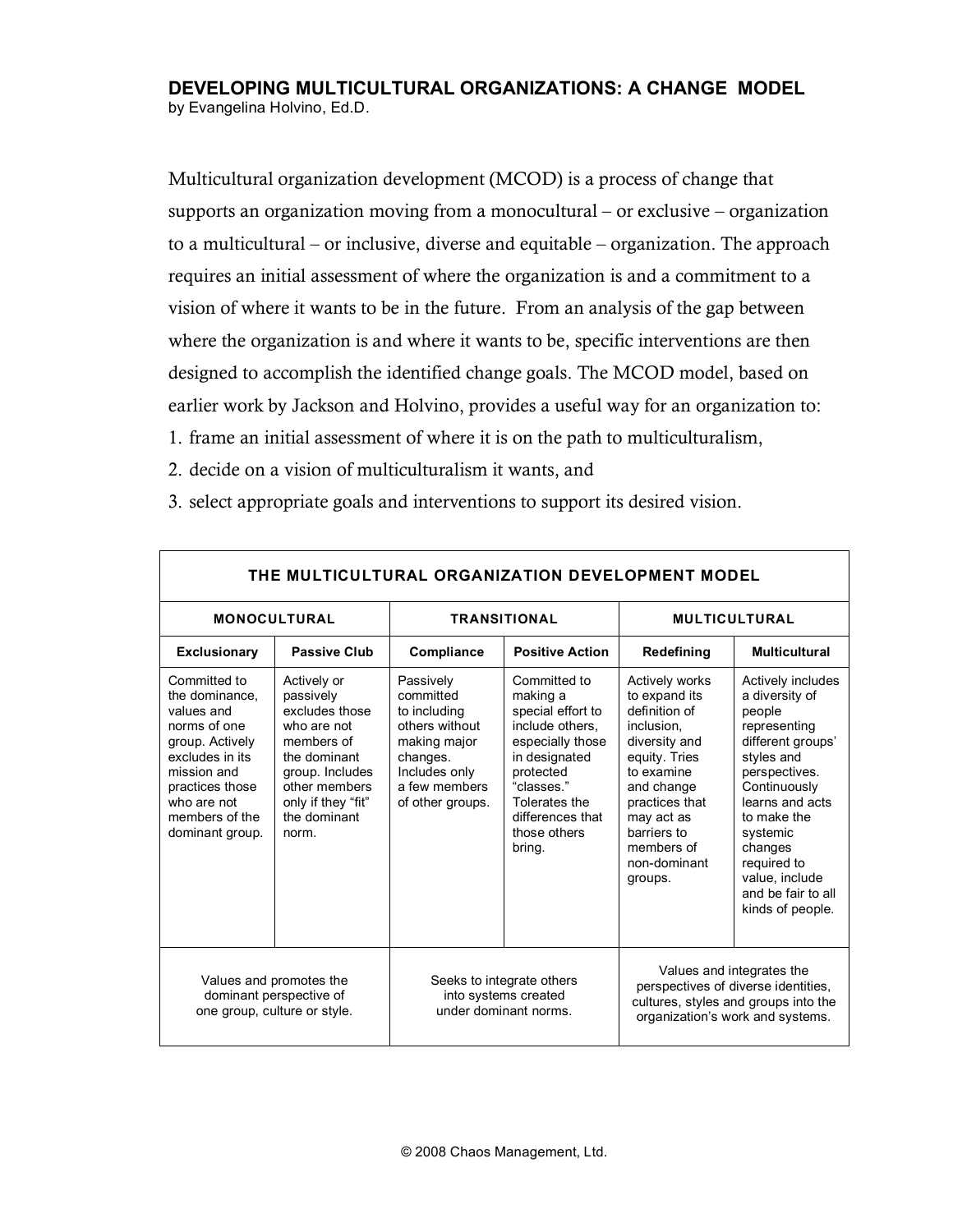#### **The MCOD Model as Diagnostic Tool**

The MCOD model proposes that organizations go through six phases as they move from being *monocultural*, an exclusionary organization where the values, culture or style of one group – for example, white men – are dominant, to *multicultural*, an inclusive, diverse and equitable organization where the perspectives, culture and styles of diverse peoples are valued and contribute to organizational excellence.

*Monocultural* organizations take two forms. In the first *exclusionary* stage, organizations explicitly and actively base their business and processes on one cultural group's norms and values and advocate openly for the privileges and dominance of that group. Today, not many public organizations are exclusive in this way. In the second stage, the *passive club,* organizations are still based on one cultural group's informal rules, systems and ways of doing things, while not openly advocating dominance. For example, they only admit those who are similar or closely fit the dominant group's norms and expectations. In this stage, organizations operate like private social clubs where the norms include passive informal exclusion and ignorance of differences.

A *transitional* period in the path from *monocultural* to *multicultural* organizations is observed in the third and fourth stages of development. Organizations in the third stage, *compliance,* are passively committed to including members of nondominant groups, but do not make any substantive changes in their management practices so as to include those who are different. At this stage, attention to differences is more symbolic than real, such as in a predominantly Christian organization with one or two Muslim members where the cultural symbols and celebrations remain Christian.

In the next *positive action* stage, organizations are actively committed to including members of non-dominant groups, making special efforts to attract them and be tolerant of the differences they bring. But subtle ways in which the norms, structures and ways of doing work still favor those in the dominant group make it hard for those who are different to feel that they can contribute and advance in the organization. Although there is tolerance and limited attention to differences, not enough culture and structural change has occurred to include and offer equal opportunities to all people. At this stage, a critical mass of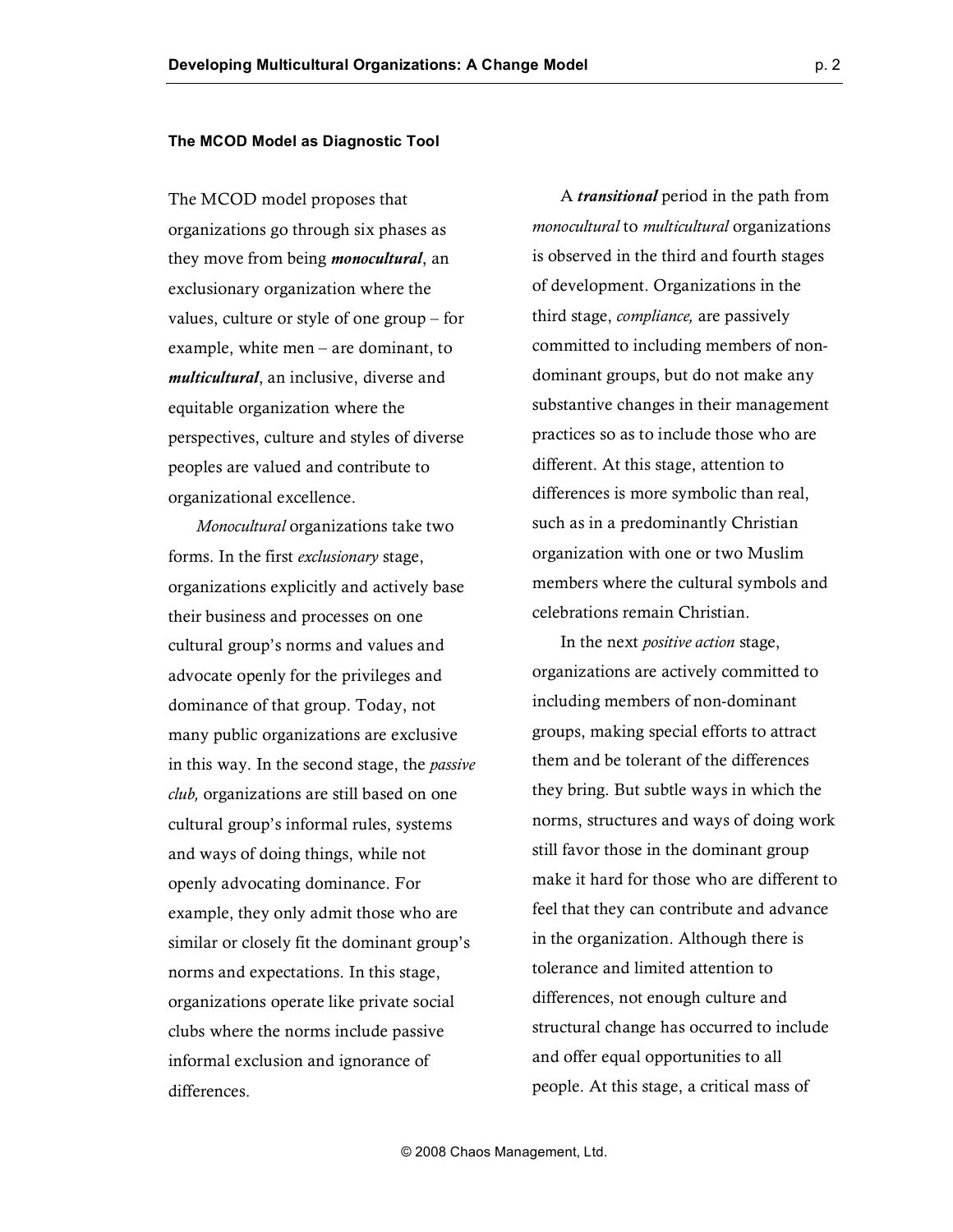non-dominant group members may pioneer change by questioning existing practices. A good example is questioning the practice of "face-time," the expectation of spending long hours in the office and holding meetings very late or very early in the day. This practice disadvantages women and single parents, who carry a disproportionate responsibility for family and household obligations. While able to excel in performance, members of these groups need flexibility as to where, when and how to deliver on their job responsibilities. Imbalances and conflicts during the *positive action* stage often drive organizations to choose either to move toward more inclusion, the *redefining* stage, or retrench toward earlier stages.

In the *redefining* stage, the beginning of a fully *multicultural* organization, organizations actively try to include all differences and to change the subtle and not so subtle barriers to inclusion and equity in norms, practices, relationships, leadership, and other aspects of the organization. At this stage there may be acceptance of differences, but not full utilization or access, as members of both dominant and non-dominant groups are still learning to manage differences effectively and engage in new and more equitable power relations. In the *multicultural*, or diverse, inclusive and equitable stage – the ideal stage in the

MCOD process – organizations seek and value all differences and develop the systems and work practices that support members of every group to develop, succeed and contribute fully. At this stage, differences of all types become integrated into the fabric of the business of the organization, such that they become a necessary part of doing its everyday work.

A *multicultural* organization can be defined as one where: (1) the diversity of knowledge and perspectives that different groups bring to the organization shapes its strategy, work, management and operating systems, and its core values and norms for success; and (2) members of all groups are treated fairly, feel included, have equal opportunities and are represented at all organizational levels and functions.

## **The MCOD Lens: A Tool to Develop a Vision, Goals and Interventions**

The MCOD lens is a tool that helps assess the complex, systemic and interrelated dimensions of diversity in organizations. In doing an assessment, one needs to look at all of the important dimensions of an organization and all the social groups that need to be included or need equal access in order to determine the level of current multiculturalism.

The MCOD lens is based on an open systems perspective that sees organizations as taking inputs from the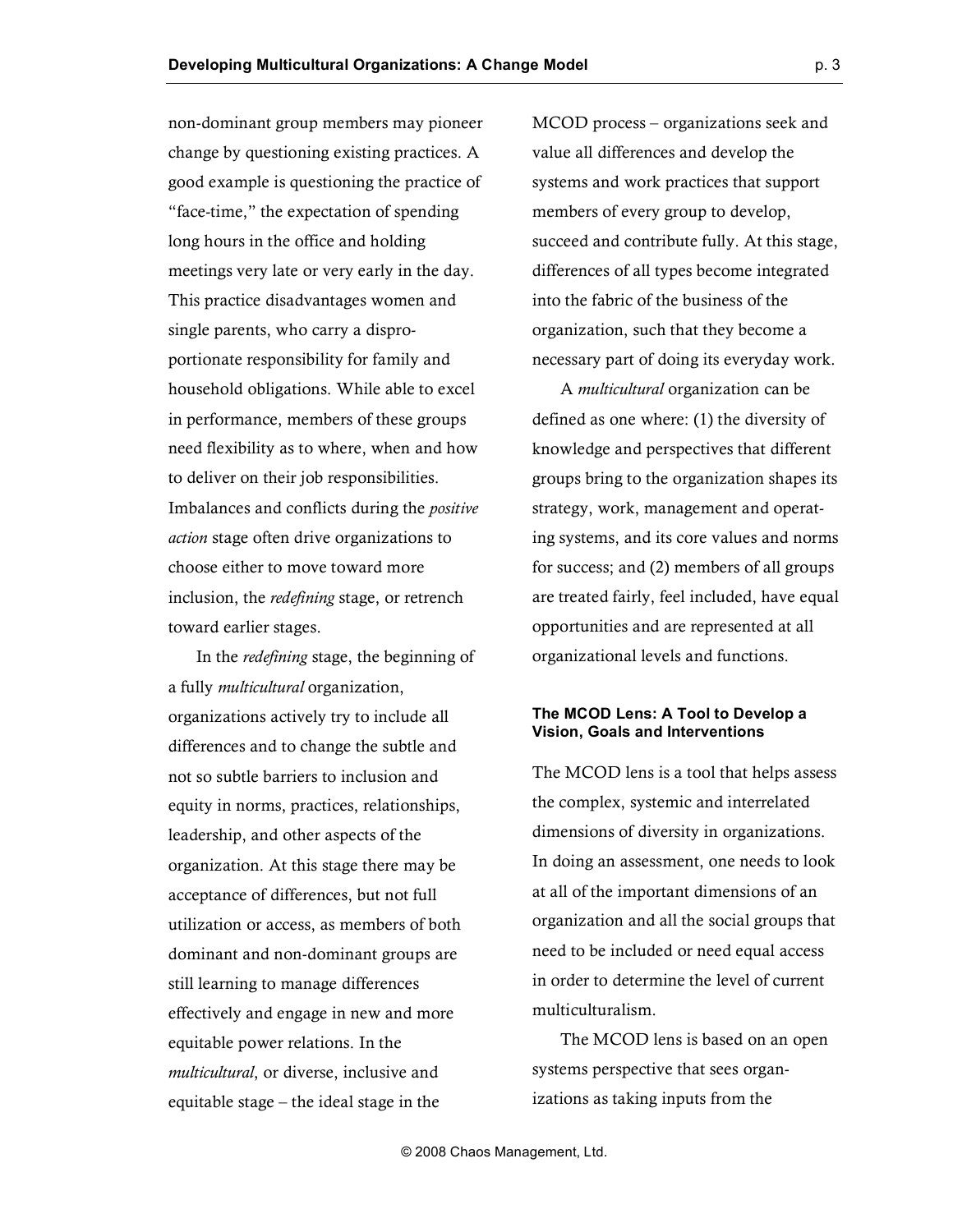environment and converting them into outputs through an internal transformation process. The transformation process is accomplished through activities that can be grouped into key organizational dimensions, parts of a complex whole, as diagramed in

*An Open Systems Diagnostic Model.* For example, an organization uses funds (inputs) to develop and implement workshops (programs), which result in advocates (outputs) for the rights of homeless persons (mission).

### **AN OPEN SYSTEMS DIAGNOSTIC MODEL\***



**EXTERNAL ENVIRONMENT**

\*Adapted from Marvin Weisbord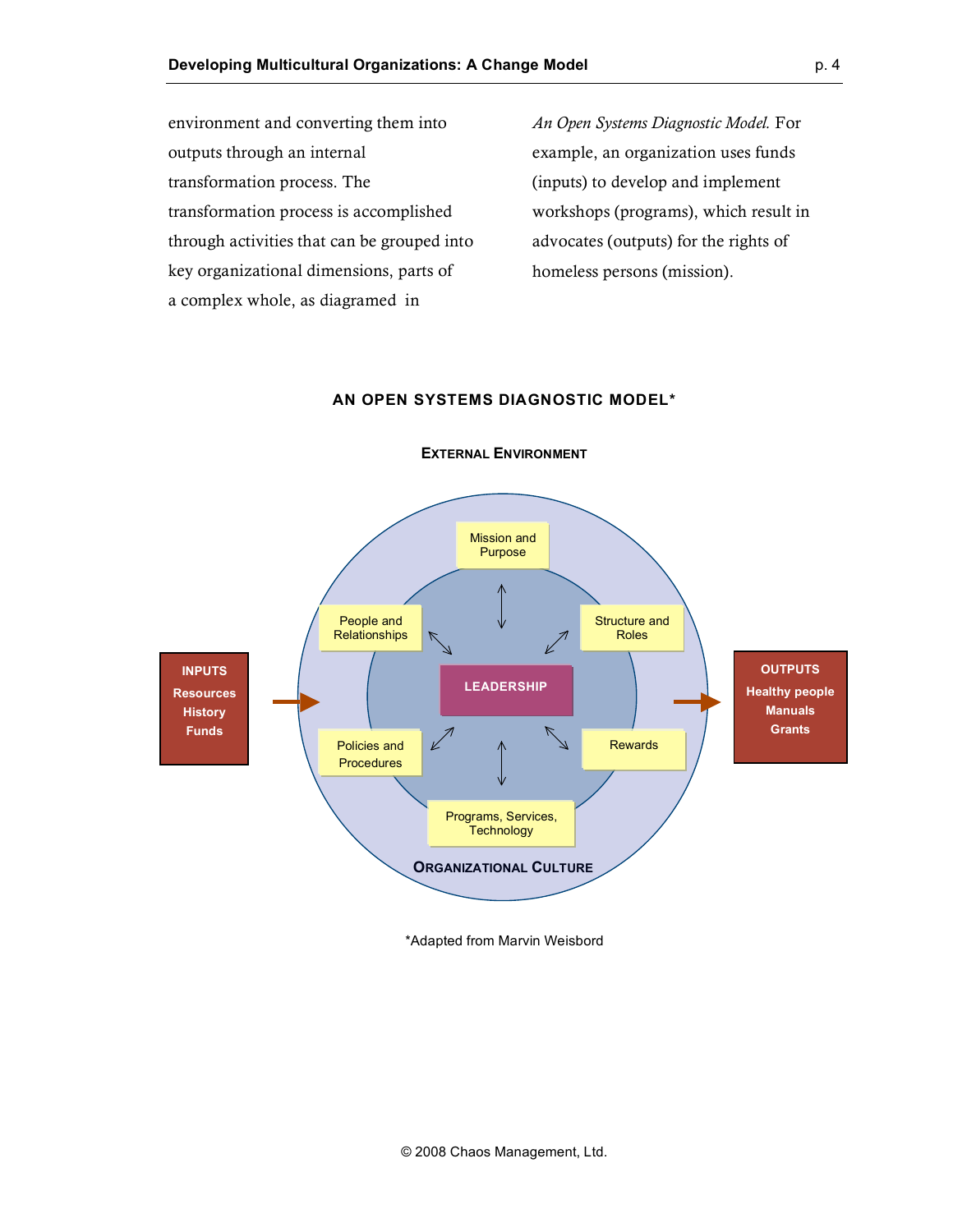The MCOD lens considers these key organizational dimensions and identifies indicators of inclusion, equity and diversity in each to determine goals for change and appropriate interventions to move towards a vision of a multicultural organization. When used with different stakeholders in a diversity change effort,

the tool provides a common framework for addressing system level changes in a collaborative way. It is particularly useful for democratic organizations that want to initiate a participatory organizational learning

and change process where organizational members, in collaboration with an external consultant and each other, collect and analyze information and develop change goals and strategies to make the organization more multicultural.

### **The MCOD Lens: An Assessment Tool**

The matrix that follows is not a fixed or objective instrument, but a tool that encourages analysis, discussion and a shared assessment of where an organization is on its path towards becoming multicultural. There might be organizational dimensions that need to be added to the matrix because they are relevant to your particular organization.

For example, the dimension of language was included as an important indicator of multiculturalism after a lively discussion between board and staff members of a bilingual community organization.

In addition, it is important that in discussing the assessment with others in the organization, the different perceptions

> of the stage of multicultural development is fully discussed and differences honored.

For example, in an urban nursing home, the senior management thought the nursing home was multicultural because a large

percentage of their staff were people of color. However, several nursing assistants pointed out that while there was a large percentage of staff of color, most were in the lower-level nursing assistant and maintenance positions and that there were almost no staff of color in management. Engaging with such different perceptions usually requires the help of an external consultant which can support arriving at shared understanding.

To assess your organization using the MCOD lens, review the assessment tool on the next page and answer the questions which follow in the MCOD Lens Exercise.

The MCOD Lens considers key organizational dimensions and identifies indicators of inclusion, equity and diversity.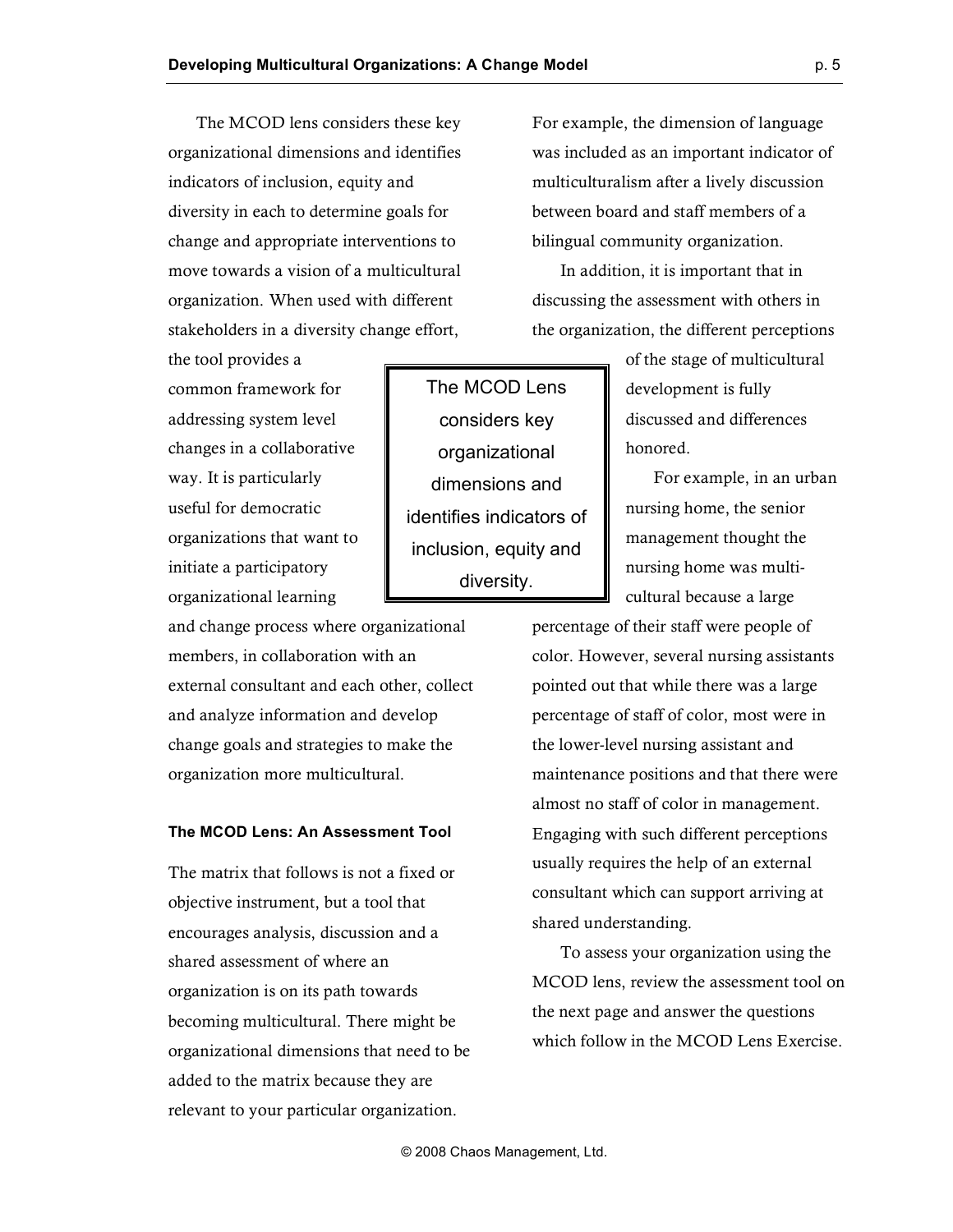| <b>ORGANIZATIONAL</b><br><b>DIMENSION</b>        | <b>Monocultural</b>                                                    | <b>Transitional</b>                                                                                                            | <b>Multicultural</b>                                                                                 |
|--------------------------------------------------|------------------------------------------------------------------------|--------------------------------------------------------------------------------------------------------------------------------|------------------------------------------------------------------------------------------------------|
| MISSION/PURPOSE                                  | • Exclusive<br>• Ignores differences<br>• Driven by dominant<br>groups | • Non-committal<br>• Linked with diversity                                                                                     | • Inclusive<br>• 4-bottom line (Economic,<br>Governance, Social,<br>Environmental)                   |
| STRUCTURE/ROLES                                  | • Rigid hierarchy<br>• Decision-making limited<br>to dominants         | • Hierarchical<br>• Limited teams/matrix<br>• Glass ceilings                                                                   | • Shared decision-making<br>• Flat/flexible<br>• Wide access                                         |
| POLICIES/PROCEDURES                              | • Discriminatory<br>• Unwritten rules/word of<br>mouth                 | • EEO/AA<br>• Some supportive policies<br>(e.g., partner benefits)<br>• Performance appraisals<br>reviewed<br>• Zero tolerance | • Flexible work<br>arrangements<br>• Fair and transparent<br>performance appraisals<br>• Score cards |
| <b>INFORMAL SYSTEMS/</b><br><b>CULTURE/NORMS</b> | • Open and subtle<br>harassment<br>• Homosocial<br>• Assimilation      | • Support groups<br>• "Don't ask, don't tell"<br>• Accommodation                                                               | · Multilingual, multicultural<br>symbols/norms<br>• Openly confront<br>discrimination                |
| PEOPLE/RELATIONSHIPS                             | • Homogeneous/tokens<br>• Patriarchal<br>• Segregated work teams       | • Minimum numbers<br>• Guarded/political<br>relations                                                                          | • Diverse at all levels<br>• Dialogue across diverse<br>groups<br>• Org. learning                    |
| <b>LEADERSHIP</b>                                | • Charismatic<br>• Autocratic                                          | • Bureaucratic<br>• Visionary                                                                                                  | • Shared/rotating                                                                                    |
| <b>ENVIRONMENT</b>                               | • Exploitation<br>• Opposition to                                      | • Limited interaction/<br>response to shifting<br>demographics                                                                 | • Global focus/local action<br>• Socially responsible                                                |
| PRODUCTS/SERVICES/<br><b>TECHNOLOGY</b>          | • One dimension<br>• "Culture neutral"                                 | • Targeted/stereotyped<br>markets                                                                                              | • Adapts or creates for<br>new populations                                                           |
| <b>LANGUAGE USE</b>                              | • Monolingual<br>• "Standard English"<br>only/no accommodation         | • Bilingualism tolerated<br>• Dominant language use<br>pressure                                                                | • Fully bi-multilingual<br>• Languages rewarded                                                      |

# **THE MCOD LENS: AN ASSESSMENT TOOL**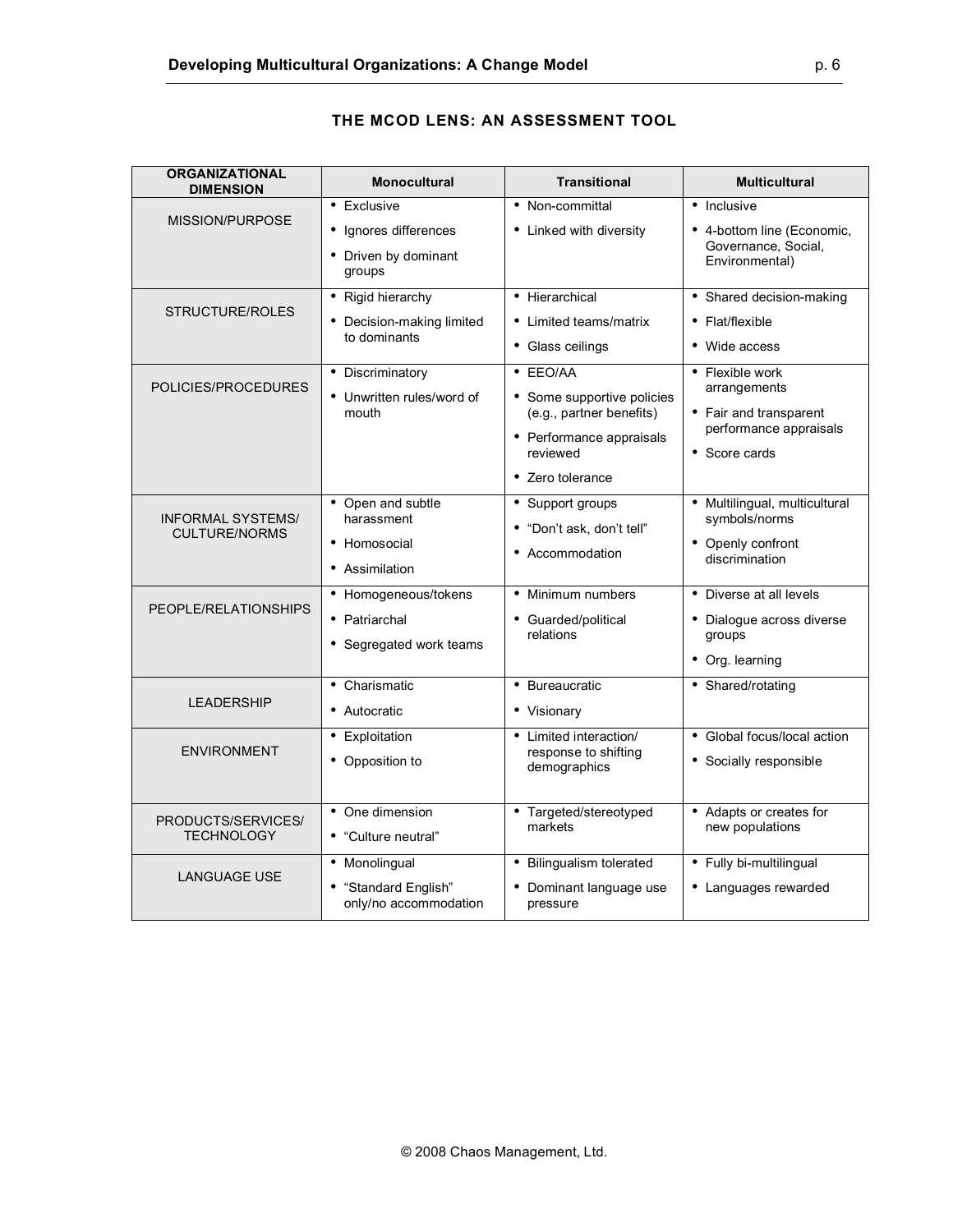### **The MCOD Lens Exercise: Assessing Your Organization's Stage of Multiculturalism**

Select three organizational dimensions in the chart, The MCOD Lens: An Assessment Tool, and analyze and discuss the degree of multiculturalism you perceive using the following guidelines:

1. How do you assess the level of multiculturalism: monocultural, in transition, or multicultural?

2. What indicators or information did you use to assess it that way?

3. Given your informal assessment, what would be an appropriate change goal in order to become more multicultural?

4. What other information do you need in order to assess more adequately the level of multiculturalism in the organization?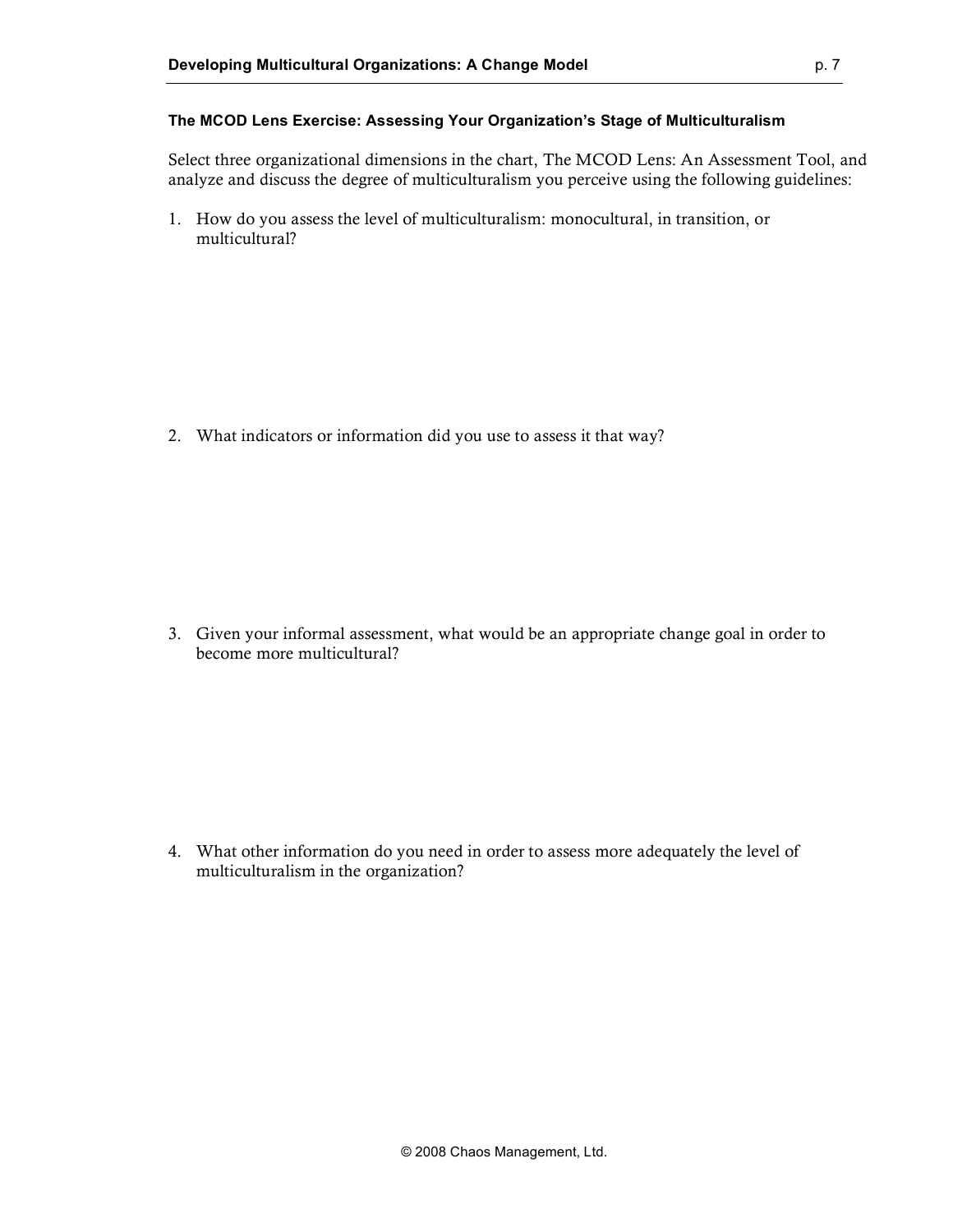# **The MCOD Model as a Tool to Take Action**

The MCOD model also helps identify goals and change strategies to become a more multicultural organization, but those goals have to match the assessment of the stage of development of the organization. For example, while the vision of the organization might be to become fully multicultural, if an organization is at the compliance stage it is not reasonable to expect that it will immediately become multicultural. A more appropriate change goal might be for the

organization to take positive actions so it can move as quickly as possible to the redefining stage. Accordingly, some change strategies are more appropriate at some stages of multicultural development than others depending on the change goal.

The chart below considers key elements in any change process and how they vary according to the level of MCOD of the organization. Consideration of these various elements will aid when selecting specific interventions and developing your diversity change effort.

|                                               | <b>Monocultural</b>                                                                                                        | <b>Transition</b>                                                                                                                             | <b>Multicultural</b>                                                                                                           |
|-----------------------------------------------|----------------------------------------------------------------------------------------------------------------------------|-----------------------------------------------------------------------------------------------------------------------------------------------|--------------------------------------------------------------------------------------------------------------------------------|
| <b>OVERALL</b><br><b>PURPOSE</b><br>OF CHANGE | Commit to change from<br>٠<br>exclusive to multicultural                                                                   | Assess<br>Eliminate discrimination<br>Increase access                                                                                         | Integrate all groups<br>٠<br>Ongoing learning<br>Alignment<br>$\bullet$<br>Social responsibility                               |
| <b>CHANGE GOALS</b>                           | Revamp purpose/mission<br>٠<br>Interrupt open "isms"/<br>protect<br>Educate/create<br>٠<br>awareness<br>Increase diversity | Increase representation/<br>access<br>Decrease harassment<br>Educate/increase<br>awareness<br>Support development/<br>advancement             | Guarantee access to all<br>٠<br>levels/groups<br>Share decision-making<br>Integrate diversity in all<br>Transform culture<br>٠ |
| <b>CHANGE</b><br><b>STRATEGIES</b>            | Litigation<br>٠<br><b>External pressure</b><br>Open up recruitment<br>criteria<br>Expand outreach                          | Diversity training<br>Affirmative goals<br>Mentoring and career<br>development<br>Policy changes and<br>mandates<br><b>ERGs/networks</b><br>٠ | Scorecards and multi-level<br>$\bullet$<br>accountability<br>Flexible work structures<br>Large group interventions             |
| <b>INTEREST IN</b><br><b>CHANGE</b>           | None, unless legal/other<br>pressures from outside                                                                         | Social acceptability<br>٠<br>Talent, market, other<br>business advantage                                                                      | Complex bottom line<br>Performance and<br>reputation                                                                           |
| <b>CONSTITUENCIES</b><br><b>FOR CHANGE</b>    | <b>External forces</b><br>$\bullet$<br>Pioneers<br>٠                                                                       | • Visionary leaders<br>Legal claimants<br>Pockets of readiness<br>Internal coalitions                                                         | <b>Multicultural coalitions</b><br>$\bullet$<br>Broad/multilevel leadership                                                    |

#### **KEY ELEMENTS OF ORGANIZATION CHANGE<sup>1</sup>**

<sup>1</sup>This chart incorporates ideas from Chesler and Crowfoot, 1992.